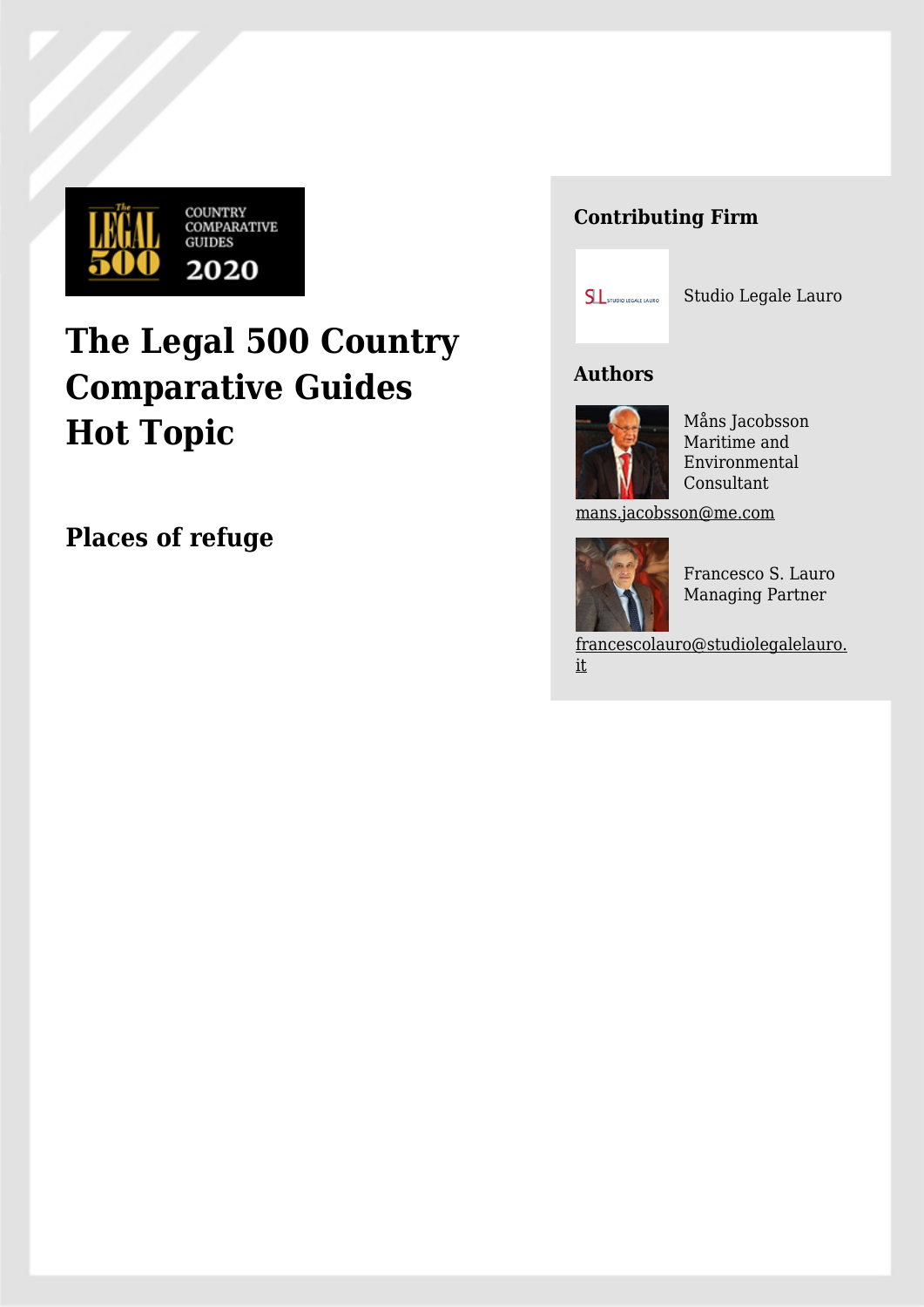# **Places of refuge**

#### **Introduction**

In recent years requests from ships in distress seeking refuge in coastal waters and ports have given rise to difficult legal questions and also often become politically sensitive. Traditionally, when the only issue was human lives in danger, it was not questioned that a ship in distress was entitled to refuge by coastal States. Likewise, if the purpose of the ship seeking shelter was to preserve property, ships were not normally refused refuge either. In view of the large quantities of oil and other hazardous cargoes carried by sea and the increased importance of environmental issues, coastal States have increasingly become reluctant to allow ships in distress carrying such cargoes to enter their ports and coastal waters if the entry of the ship would represent a significant risk to the environment of the State concerned.

In a number of cases ships have been refused entry in view of the environmental risks, real or perceived, which the ship represented. The most extreme example is that of the *Castor*, a ship carrying a cargo of gasoline, which developed a major crack on its main deck during a storm off the coast of Morocco in December 2000. As its cargo was non-persistent oil, it did not present a significant pollution risk, but it was considered that there was a serious risk of explosion. Requests for permission to enter coastal waters to lighten the ship were refused by seven States, and the ship had to be towed around the Mediterranean for several weeks before a transfer operation could be carried out in Libyan waters. Other examples of requests for refuge being refused by coastal States in respect of ships carrying hazardous cargo are the *Prestige* (Spain, 2002), the *Stolt Valor* (Saudi Arabia, 2012) and the *Flamina* en route to Antwerp (Belgium, 2012). In 2013 it took almost 100 days before the chemical tanker *Maritime Maisie*, which had caught fire after a collision with 30 000 tonnes of hazardous cargo on board, was granted access to a place of refuge in the Republic of Korea.

There are, however, also cases where requests for refuge have been granted by the coastal State in spite of the fact that allowing the ship entry represented a serious pollution risk. A notable case is the *Sea Empress*, a laden tanker in distress that in 1996 was allowed to enter the port of Milford Haven in Wales. Another example, also in the United Kingdom, is the *Napoli* in 2007. In the latter case the United Kingdom authorities took the courageous decision to beach the vessel on the South Devon coast, which most likely avoided serious environmental damage. A more recent example is the car carrier *Modern Express* which was in distress in the Bay of Biscay in 2016 and was granted access to the port of Bilbao (Spain). In 2019, the containership Grande America, carrying containers, some of them containing hazardous substances, and a number of motor vehicles, caught fire in the Bay of Biscay. The ship was granted permission to enter the port of Bilbao, but this permission was not used since the ship sank a significant distance off the Spanish coast.

It should be noted that this analysis is made from a largely European perspective. It should also be mentioned that it relates to commercial ships only and does not address problems in respect of craft carrying migrants across the Mediterranean.

## **Right to a place of refuge under public international law**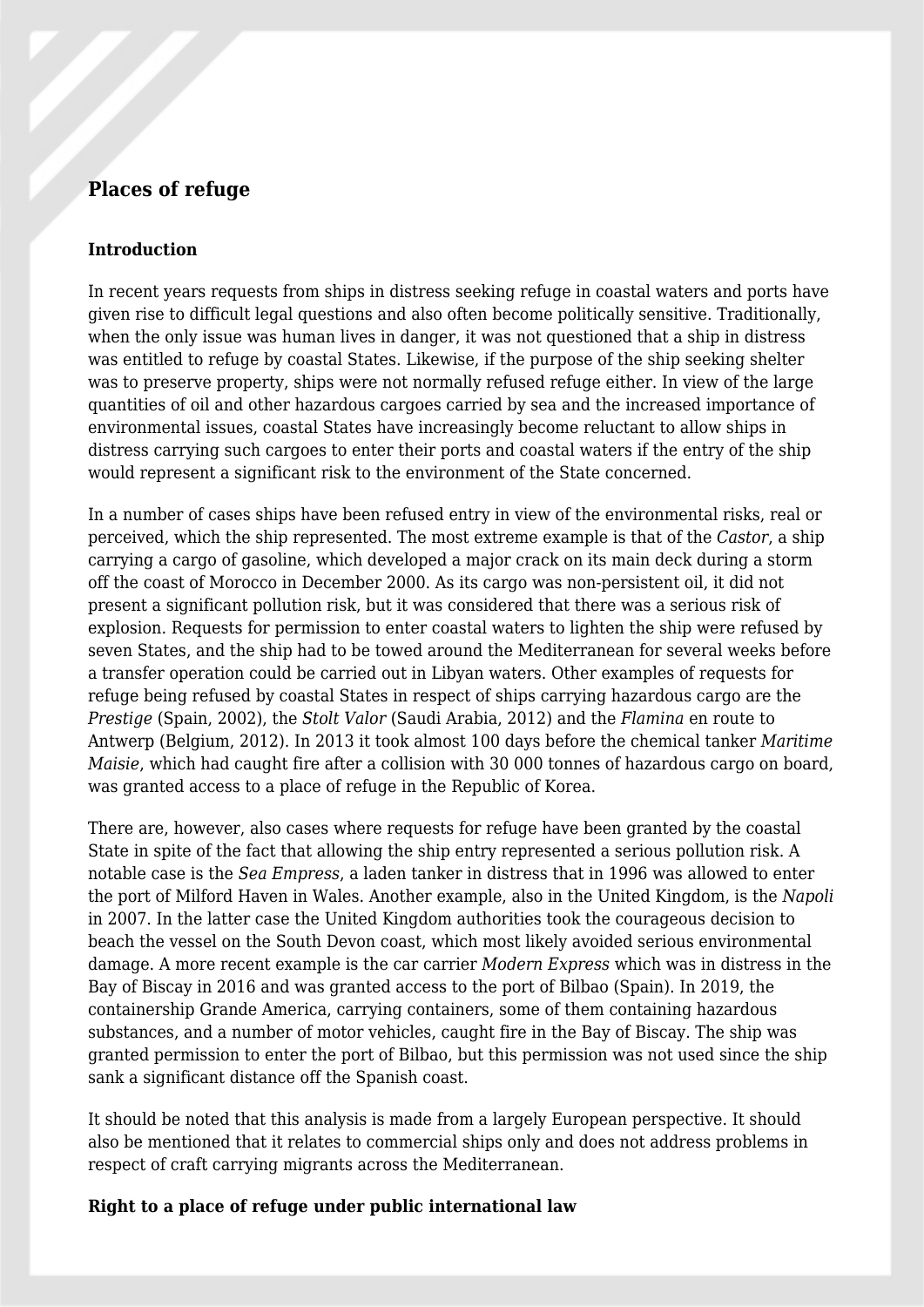Various opinions have been expressed as to the position of public international law regarding the extent to which a coastal State is obliged to allow a ship in distress to enter its coastal waters. The prevailing view appears to be that if the entry of the ship involves significant environmental risks for the coastal State, there is no legal obligation for that State to grant the ship access to a place of refuge. A coastal State that grants access is entitled to making the access conditional on additional requirements. It is also considered that there is no general right for a coastal State to refuse access to a ship in distress. The widely accepted view seems to be that any decision whether or not to grant a ship access is to be taken in the light of the particular circumstances of the case.

It should be pointed out that a State which refuses a ship in distress access to a place of refuge might incur liability under public international law for pollution damage caused in another State as a result of such refusal. The question of inter-State liability under public international law in cases of transboundary pollution is not, however, addressed in this note.

#### **IMO Guidelines on places of refuge**

In 2003 the Assembly of the International Maritime Organization (IMO) adopted Guidelines on places of refuge for ships in need of assistance. The purpose of the Guidelines, which are not mandatory ("soft law"), is to set up a common framework for assessing the situation of ships in need of assistance. According to the Guidelines there are circumstances under which it is desirable to carry out a cargo transfer operation or other operations to prevent or minimise damage or pollution and that for this purpose it would usually be advantageous to take the ship to a place of refuge.

In the 2003 Guidelines it is stated that granting access to a place of refuge could involve a political decision which can only be taken on a case-by-case basis. Consideration has to be given to the balance between, on the one hand, the advantage for the affected ship and the environment resulting from bringing the ship into a place of refuge and, on the other hand, the risk to the environment resulting from that ship being near the coast. Coastal States should establish procedures consistent with the Guidelines by which to act on requests for assistance.

Reference should also be made to the 2007 IMO Guidelines on the Control of Ships in an Emergency. The purpose of these Guidelines is to provide Governments and others engaged in a maritime emergency with a framework of authority within which they will be expected to operate.

#### **Consideration within IMO of liability issues in relation to places of refuge**

The IMO Guidelines on places of refuge of 2003 do not address liability and compensation issues.

<span id="page-2-0"></span>As requested by the IMO Assembly, the IMO Legal Committee considered in 2005 whether there was a need for an additional, legally binding instrument regarding liability in relation to places of refuge. The Committee took the view that there was no need for an additional convention on this matter. The Committee stated that the more urgent priority would be to implement all existing liability and compensation conventions, namely the 1992 Civil Liability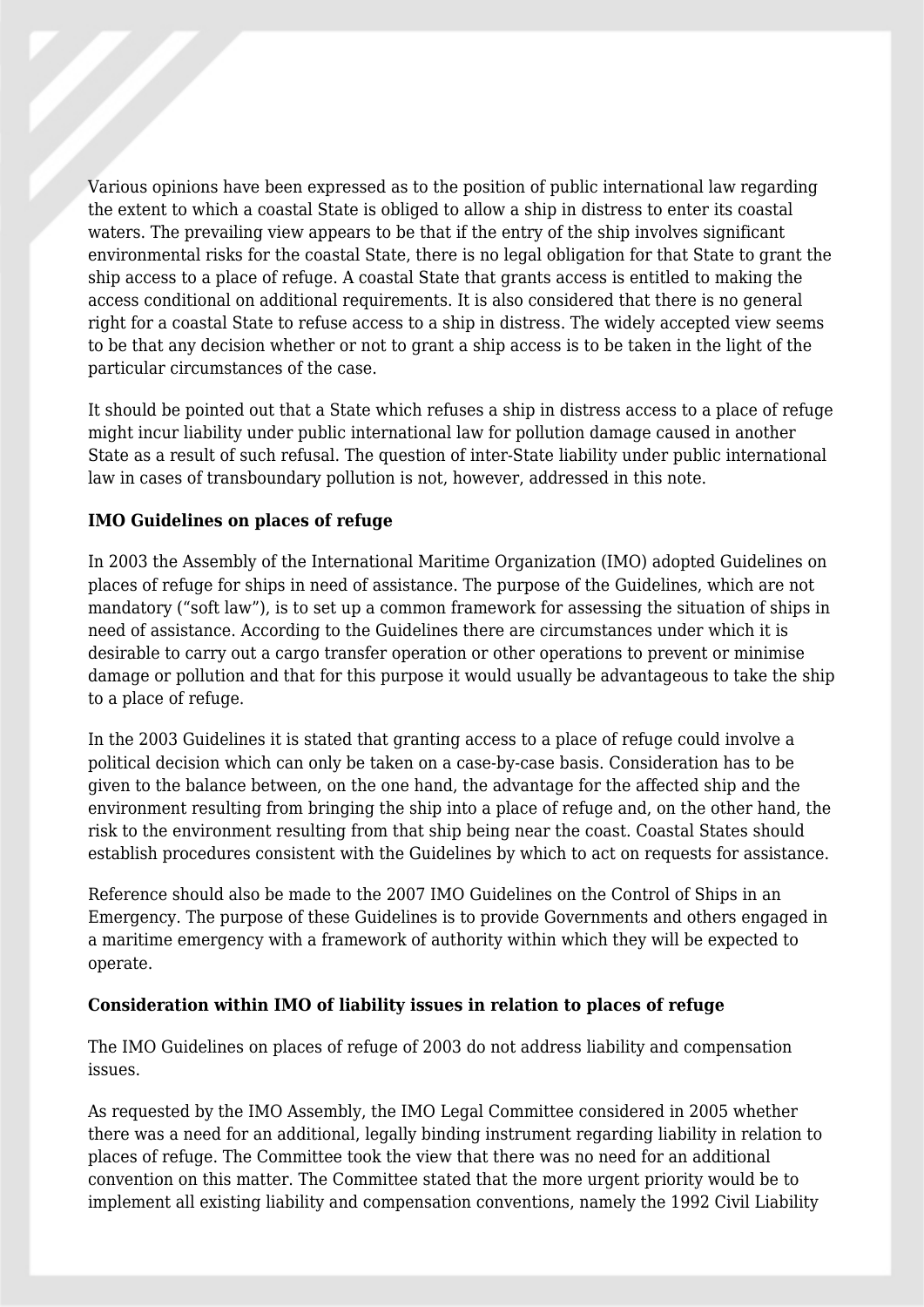<span id="page-3-1"></span><span id="page-3-0"></span>Convention[\[1\],](#page-6-0) the 1992 Fund Conventio[n\[2\]](#page-7-0), the 2003 Supplementary Fund Protocol[,\[3\]](#page-7-1) the 2001 Bunkers Conventio[n\[4\]](#page-7-2) and the 1996 HNS Conventio[n\[5\]](#page-7-3) (later replaced by the 2010 HNS Convention)[.\[6\]](#page-7-4) In 2014 the Legal Committee once more emphasised the importance of ratification and implementation of the relevant IMO liability conventions[.\[7\]](#page-7-5)

## <span id="page-3-2"></span>**European Union consideration of issues relating to places of refuge**

The issue of places of refuge has also been dealt with within the European Union. A Directive adopted in 2002 for the purpose of establishing a Community vessel traffic monitoring and information system (amended in 2009) deals briefly with the procedures to be followed by European Union Member States when considering whether to grant a place of refuge.

However, the Directive does not spell out any criteria to be applied for taking decisions on requests by ships in distress. In the preamble to the Directive it is stated that the IMO Guidelines are to form the basis of any plans prepared by Member States in order to respond effectively to the threats posed by ships in need of assistance. Under the Directive EU Member States are required to designate one or more competent authorities, which have the required expertise and the power to take independent decisions concerning the accommodation of ships in need of assistance. In the Directive it is also stated that ports that accommodate a ship in distress should be able to rely on prompt compensation in respect of costs and damage arising from the operation and that, for this reason, it is important that the relevant international conventions are applied.

This Directive has been supplemented by the EU Operational Guidelines on Places of Refuge (2018), developed by the European Maritime Safety Agency (EMSA). The Guidelines (including Annexes, some 70 pages), although non-mandatory in nature, are intended to support the more uniform application of the underlying legal provisions in the Directive.

The Guidelines aim at the creation of a robust operational process leading to well-advised and, where possible, quicker decision making. They provide practical guidance for the competent authorities and the main parties involved in managing a request for a place of refuge. They support the requirement for national plans to include procedures for international coordination and decision-making.

Although the Guidelines deal mainly with the operational process, there are also some statements of a more substantive character. For instance, it is stated that a place of refuge request cannot be refused for commercial or financial reasons, nor should commercial interests become the main driver for the handling of such requests, or for the selection of a potential place of refuge. It is further stated that lack of proof of adequate insurance cover cannot in itself form sufficient reason to refuse a request for a place of refuge.

## **European Community Directive on Environmental Liability**

<span id="page-3-3"></span>Of relevance in this context is European Community Directive 2004/35/EC on environmental liability that in principle applies to place of refuge situations[.\[8\]](#page-7-6)

Unlike the international liability conventions referred to above, the Directive does not deal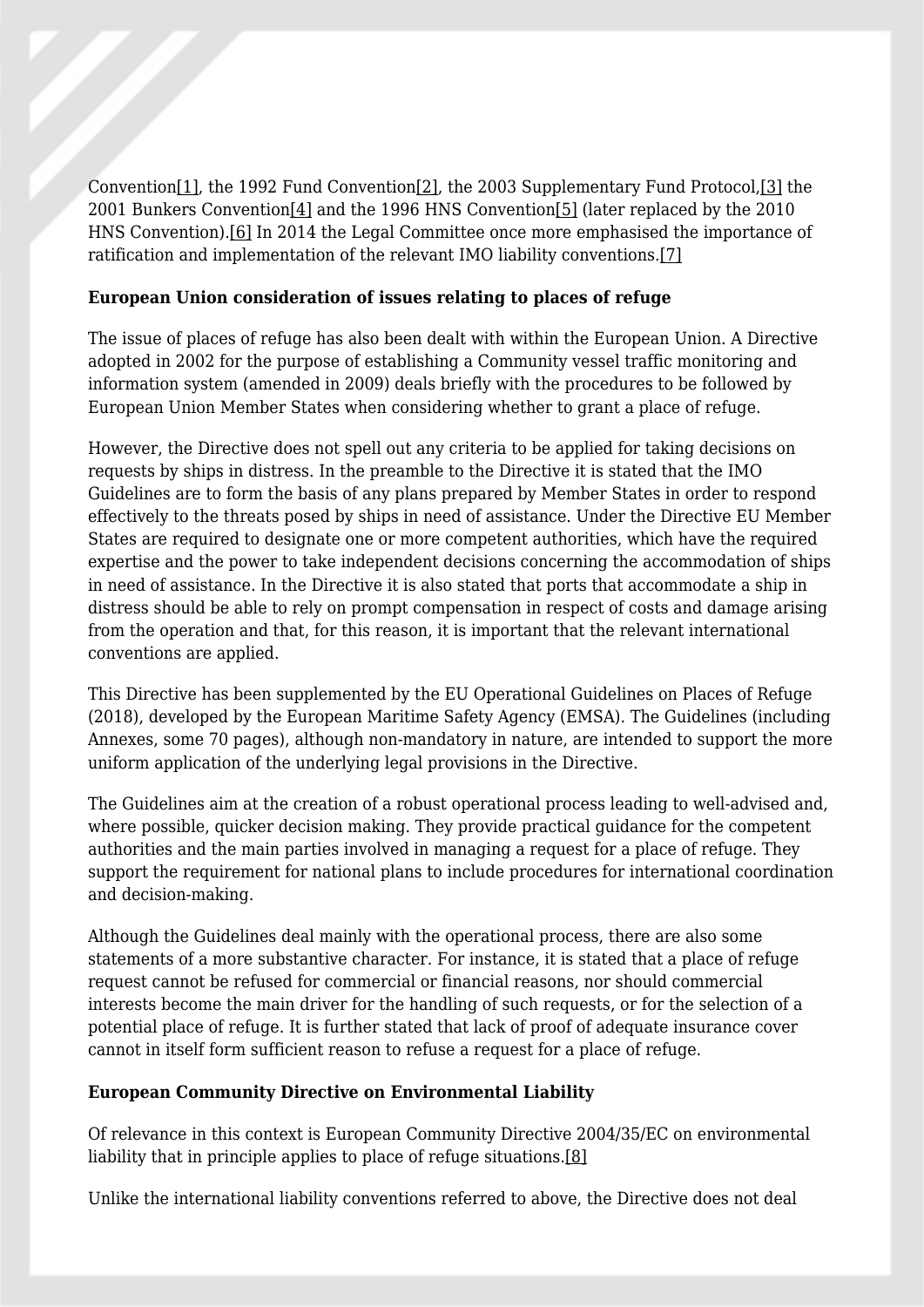with traditional damage such as damage to property and economic loss. It applies to certain types of environmental damage caused by various activities such as the transport by sea of dangerous and polluting goods. The Directive also applies to preventive measures, i.e. measures taken after an event with a view to prevent or minimise environmental damage, as well as to remedial measures, that is actions to restore the damage environment. Consequently, there is a certain overlap between the concept of damage in the EU Directive and that concept in the maritime liability conventions.

The Directive does not apply, however, to environmental damage arising from incidents in respect of which liability or compensation falls within the scope of the 1992 Civil Liability Convention, the 2001 Bunkers Convention or the 2010 HNS Convention, provided the Convention is in force and applies to the incident.

Since all EU Member States having a coastline are parties to the 1992 Civil Liability Convention and the 2001 Bunkers Convention, the 2004 Directive will not apply to oil spills in European waters.

On the other hand, as a result of the 2010 HNS Convention not being in force, the Directive does at present apply to place of refuge situations in European waters where damage is caused by hazardous substances other than persistent oil.

## **Compensation for damage caused by oil and other hazardous substances in place of refuge situations**

A question that will have to be considered by those responsible for taking a decision on whether to grant a ship in distress carrying a hazardous cargo or large quantities of bunkers access to a place of refuge is whether it would be possible to get compensation for damage caused by the ca**r**go or the bunkers.

As regards *oil tankers*, the shipowner has under the 1992 Civil Liability Convention strict liability for pollution damage, his liability is covered by insurance, and claimants have the right of direct action against the insurer. The International Oil Pollution Compensation Fund 1992 (1992 Fund) will step in and pay additional compensation up to an aggregate amount of US\$280 million if the total damage exceeds the amount payable by the shipowner and his insurer. The financial protection is even better for States that are parties to the 2003 Supplementary Fund Protocol, as a result of the very high amount available for compensation for pollution damage in these States, US\$1 030 million.[\[9\]](#page-7-7) Of the EU coastal States all except one (Romania) are members of the 1992 Fund, and all but four (Bulgaria, Cyprus, Malta and Romania) are parties to the 2003 Protocol.

<span id="page-4-0"></span>An important aspect is the provisions in the 1992 Civil Liability Convention that channel the liability to the registered shipowner and provide responder immunity, except in rare cases, to those, including States and other public authorities, carrying out salvage and clean-up operations or taking other preventive measures. These provisions should, as regards cases involving oil tankers, result in reducing hesitation on the part of these groups to intervene rapidly also in difficult circumstances.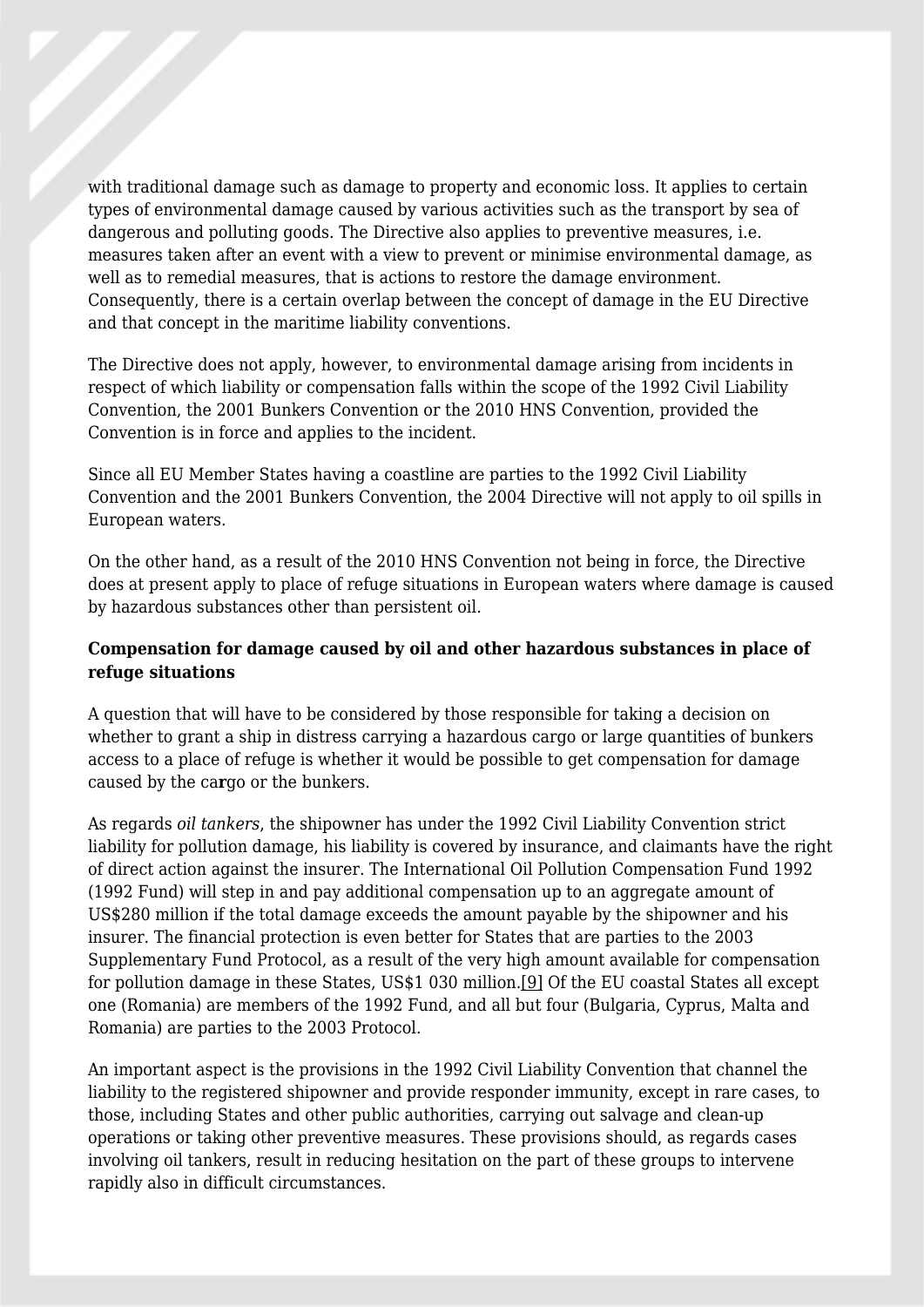It is submitted that those having suffered pollution damage in a State belonging to the international regime created by the 1992 Conventions as a result of a tanker oil spill would, except in rare cases, rather pursue their claims under the international regime than take legal action against a State or public authority where normally negligence or failure to act with due diligence on the part of the defendant would have to be established.

With respect to place of refuge situations involving *ships other than oil tankers*, liability issues relating to oil pollution are governed by the 2001 Bunkers Convention to which all EU coastal States are parties. Also, under that Convention the shipowner (which includes the charterer, manager and operator of the ship) has strict liability for pollution damage, his liability is covered by insurance and claimants have the right of direct action against the insurer. However, the limitation amounts, which will normally be determined under the Convention on limitation of liability for maritime claims (LLMC), may be relatively low[.\[10\]](#page-7-8) For States that are not parties to the LLMC, limitation of liability will be governed by national law. There is no second layer of compensation from an international fund.

<span id="page-5-0"></span>The Bunkers Convention does not, therefore, give the same protection as the regime relating to spills from oil tankers. Admittedly, spills of bunker oil from non-tankers are seldom of the same magnitude as a major tanker oil spill, and in most bunker spill cases the Bunkers Convention gives a reasonably good financial protection for coastal States in place of refuge situations. There have however been several cases where bunker oil spills caused damage for very high amounts, and in these cases the financial protection under the Bunkers Convention was clearly inadequate. For this reason, a number of States have made reservations to the LLMC against the limitation amounts for bunker oil spills. One State, New Zealand, has even denounced the LLMC in the light of its experience in relation to an incident in 2011 involving a containership (the *Rena*)**.**

Until the HNS Convention enters into force, there is no international regime governing liability for damage caused by *cargoes other than oil.* Liability issues relating to such cargoes will be decided pursuant to applicable national law, and the shipowner and any other potentially liable party will normally be liable only if negligence on their part is proven. In addition, the shipowner may be entitled to limit his liability to an amount which is insufficient to provide full compensation to the public authorities and other claimants, and there is no second layer of compensation from an international fund. Although the EU Directive on environmental liability will apply, the Directive does not cover traditional damage such as property damage and economic loss, but only certain types of damage to the environment and costs of restoration.

<span id="page-5-1"></span>Once the 2010 HNS Convention has entered into force, the situation will be largely the same for ships in distress carrying other hazardous cargoes than oil as for oil tankers.[\[11\]](#page-7-9) If the amount payable by the shipowner is insufficient to compensate all claimants in full, additional compensation will be available from the International Hazardous and Noxious Substances Fund (HNS Fund). The total amount available for compensation under that Convention will be US\$345 million, i.e. higher than under the 1992 Civil Liability and Fund Conventions (US\$280 million), but significantly lower than under the Supplementary Fund Protocol **(**US\$1 030 million**).**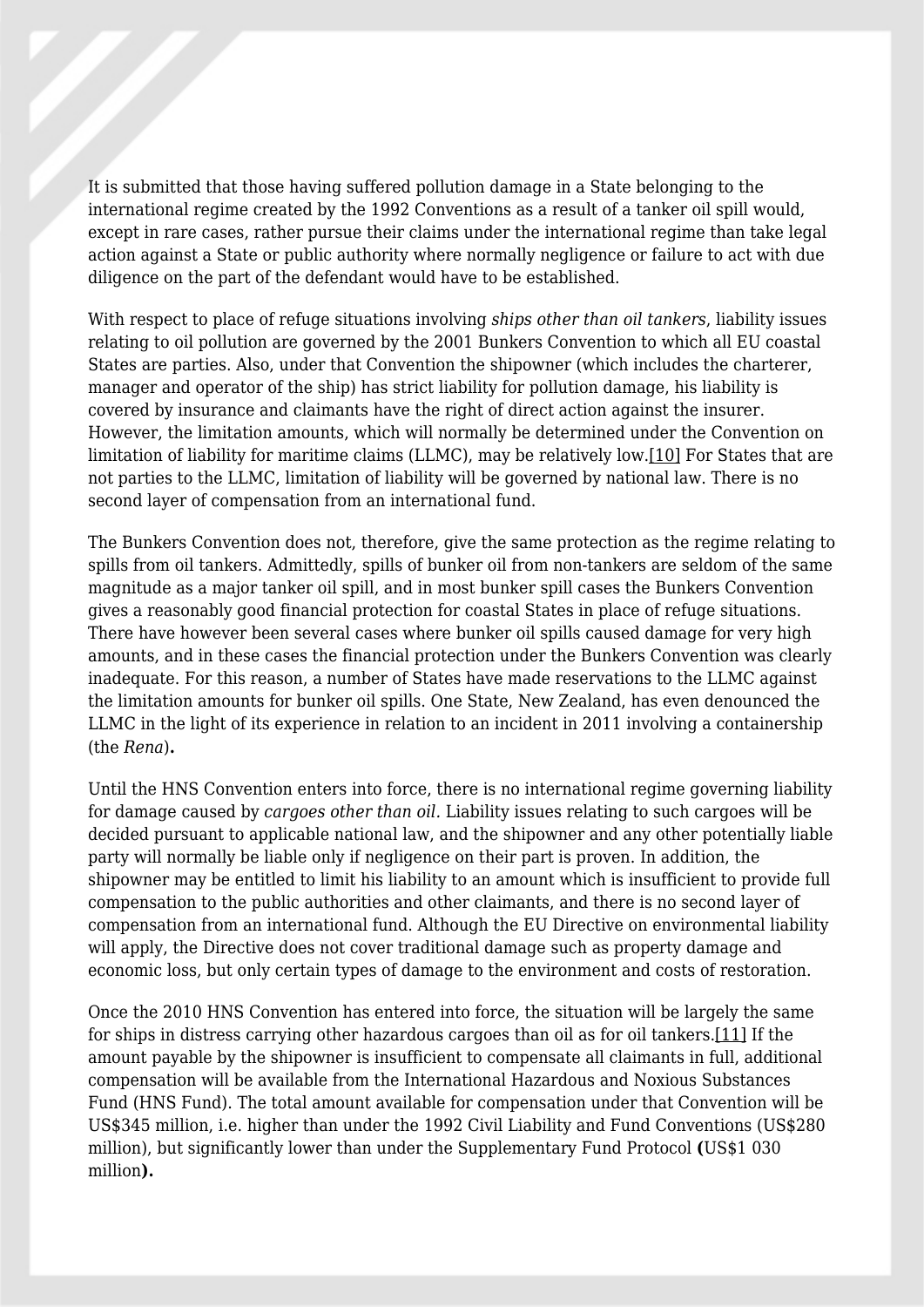For States not parties to the above-mentioned treaty instruments, issues of liability and compensation for damage in place of refuge situations will be governed by the applicable national law. It should be noted that the United States is not a party to any of the instruments that are in force, nor will it become a party to the HNS Convention. Consequently, issues relating to liability and compensation in place of refuge situations in United States waters will be governed by the relevant US legislation, primarily the Oil Pollution Act 1990 (OPA-90).[\[12\]](#page-7-10)

#### <span id="page-6-1"></span>**Concluding observations**

The above analysis shows that mandatory international law is not of any great guidance to those who have to take a decision when receiving a request for granting a ship in distress access to a State's ports or coastal waters. The IMO Guidelines are of only limited assistance in this regard. However, as for the EU Member States, the IMO Guidelines coupled with the EU Directive and the EU Operational Guidelines, if fully applied, should contribute to a more efficient and uniform handling of requests for places of refuge within the EU.

The reality is, however, that granting or refusing a ship access to a place of refuge often involves a difficult and delicate decision which can only be made on a case-by-case basis, taking into account all interests involved. Under the EU Directive Member States are required to designate competent authorities, which have the power to take independent decisions concerning the accommodation of ships in need of assistance. It is nevertheless likely that in major cases such a decision will, at least in some States, in reality be taken at a high political level. This is in particular so, if the ship carries oil or other hazardous substances because of strong resistance from local politicians and authorities, as well as from the general public and businesses in the area concerned. The authorities involved may fear that granting such a request could result in major damage and expenses, for example costs for clean-up of polluted beaches, costs of salvage operations, and loss of income in the fisheries and tourism sectors. There may also be fears that it will be difficult to get compensation for the damage caused.

These concerns are understandable. It should in any event be recognised that a refusal to grant access to a place of refuge may also result in significant damage, as was amply illustrated by the *Prestige* incident in Spain in 2002.

States have chosen different mechanisms for decision-making in such cases. The most radical one is the procedures adopted in the United Kingdom, where a senior civil servant, the Secretary of State's Representative (SOSREP), has been given the authority to take all necessary decisions in place of refuge situations.

Some States have, after careful consideration, pre-selected suitable places of refuge along their respective coasts that could be used should the need arise. The advantage of such an approach is that the selection can be made without the pressure of an ongoing incident. This might also facilitate the decision by the competent authorities when faced with a request for access to a place of refuge by a ship in distress.

<span id="page-6-0"></span>[\[1\]](#page-2-0) International Convention on Civil Liability for Oil Pollution Damage, 1992; 140 States